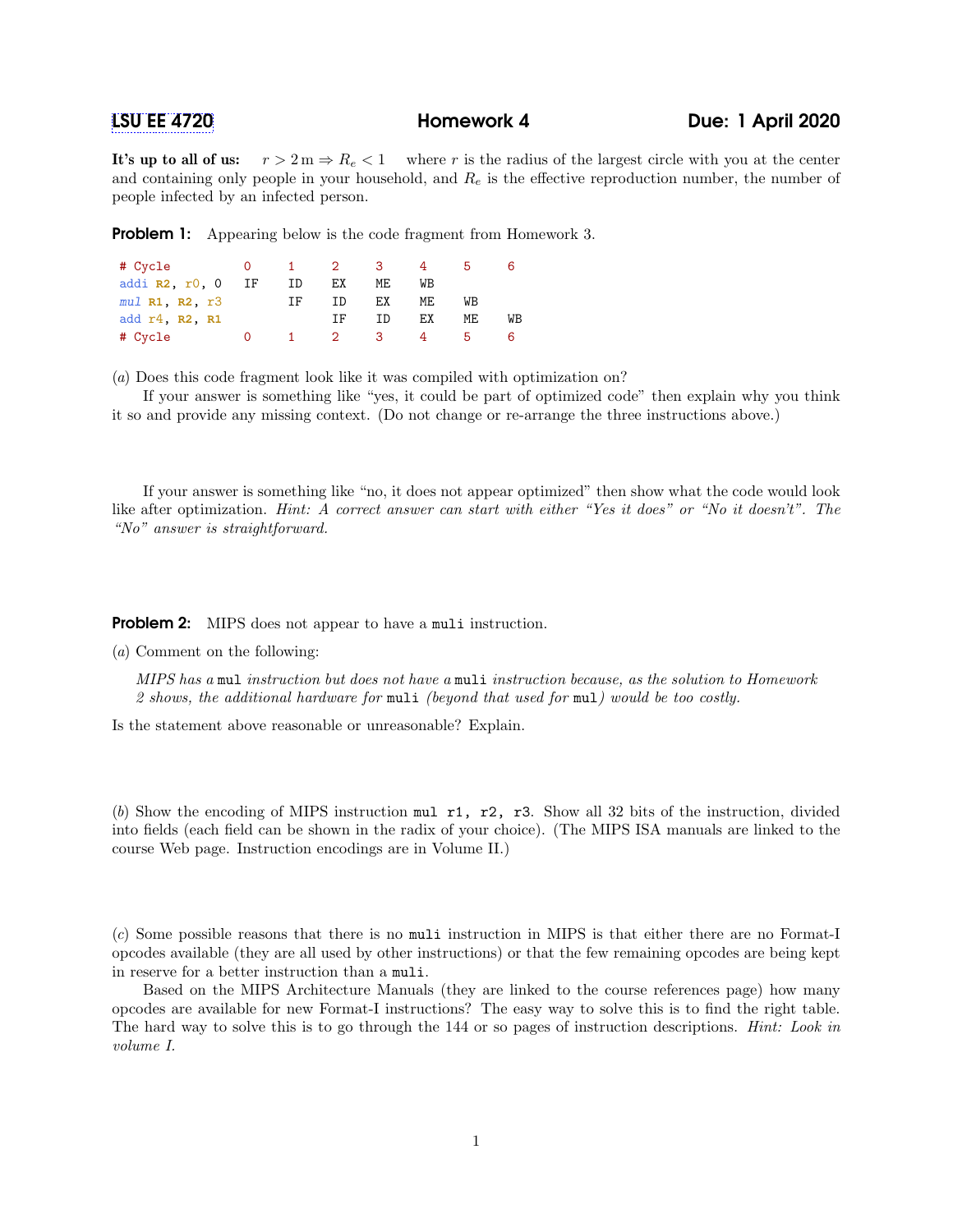Problem 3: Perhaps you saw this coming: Time to add muli to MIPS.

(a) Show how a Format-R muli instruction with a ten-bit immediate might be defined using unused fields in the Format-R encoding. Make up your own function field value, but try to pick one that's unused. (See the previous problem.) Show how muli r1, r2, 43 might be encoded for your muli definition.

(b) Modify the hardware below (there's a copy on the next page) to implement this new instruction. The modified hardware should provide the immediate needed by muli. Show datapath but not control logic. Of course, any changes should not break existing instructions.

Pay attention to cost and performance. This can easily be solved by adding a mux in the ID stage. Hint: The solution is not much more than a mux. Be sure to carefully label the inputs.